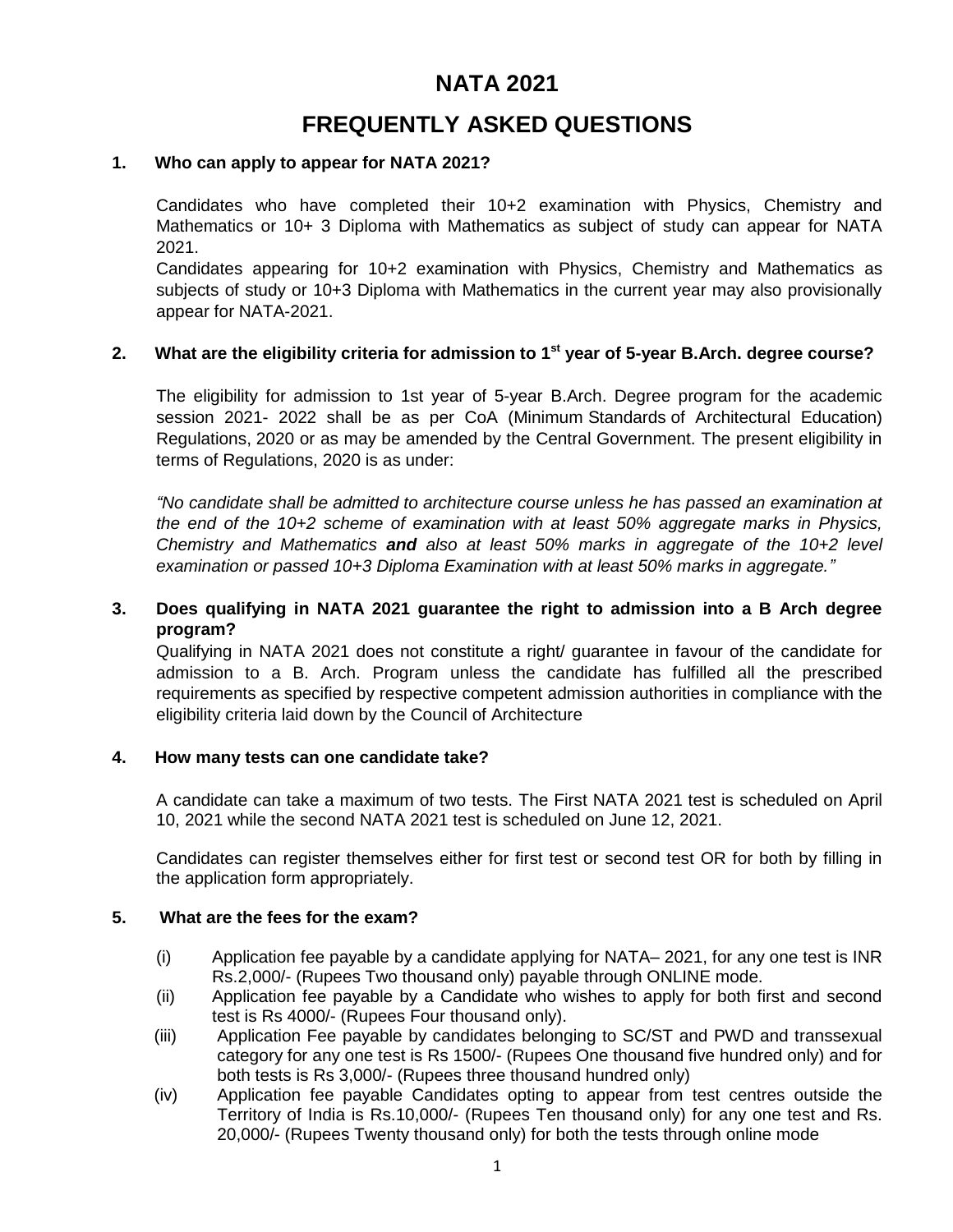# **6. Will the test fee be refunded for any valid reason?**

No. The fee paid cannot be adjusted or refunded.

## **7. What are the test timings?**

Following are the test timings:

Session 1 - 10.00 a.m. to 1.00 pm (180 mins/3.0 hours) Session 2 (if required) - 2.30 pm to 5.30 pm (180 mins/ 3.0 hours)

# **8. Is NATA online examination? What are the total marks for the exam and what is Exam Pattern?**

The NATA 2021 is completely a computer-based test. The total marks for the test are 200.

125 questions have to be answered in 180 minutes (3 hours). Questions will carry either 1, 2 or 3 marks. Questions could be of the Multiple-Choice type (MCQ), Multiple Select type (MSQ), Preferential Choice type (PCQ) and Numerical Answer type (NAQ).

#### **9. Until when is the registration open?**

Please refer to the Important Dates stated in Appendix VI of brochure available on [www.nata.in](http://www.nata.in/) for last registration and other important dates. These dates are subject to change/revision by the Council without notice.

#### **10. Where can I take the test? When will I know the test center details?**

Test centre details for each candidate will be provided in their admit cards. Admit card will be made public as per date mentioned in Appendix VI of brochure available on nata.in

Cities / test centre location will be based, as far as possible, on the choices given by the candidate during filling up the form online. However, it is the discretion of the Council to allocate the examination centre for smooth conduct of the test.

## **11. Can I change the test center?**

No. The request for change of test center once allotted will not be entertained.

#### **12. What all should I carry to the exam hall for the drawing test?**

NATA 2021 is completely a computer-based test. Hence candidates need to only carry the following to the exam hall:

- i. Downloaded Admit Card of NATA 2021.
- ii. Original Proof of Identity- Aadhar/ Passport/ Driving License/ Voter ID.
- iii. Pen, pencil and eraser for rough working

Mobile Phones, Bluetooth devices, Calculators, Slide Rules, Log Tables, Electronic Watches or any other electronic gadget with facilities of Calculator **are not allowed in the Examination**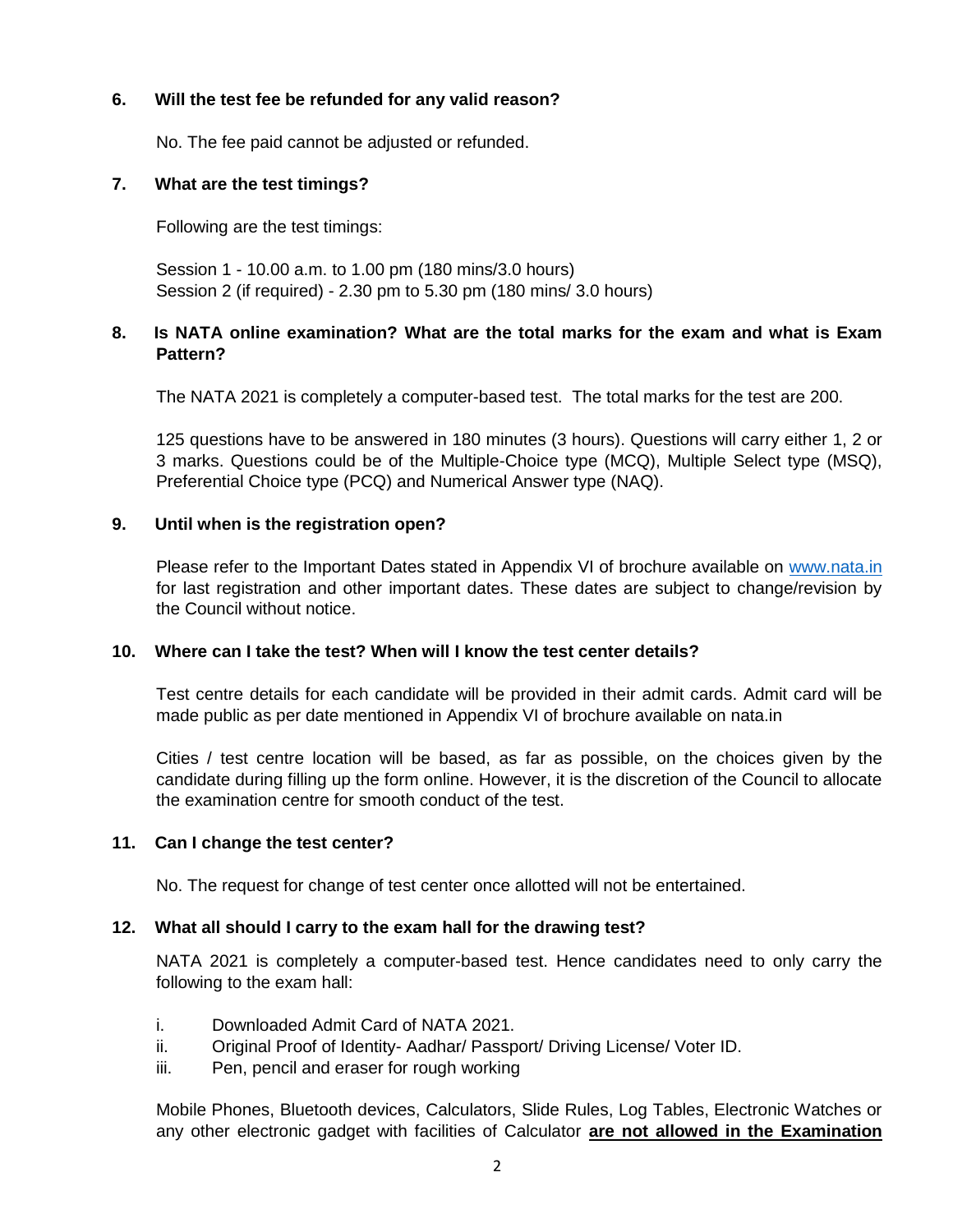**Hall**. Possession of such items during the Examinations may lead to cancellation of candidature.

Candidates found carrying any textual material, printed or written, bits of papers or any other material will be debarred from appearing the examination.

## **13. What time should I report to the center?**

The candidates will have to follow the time schedule as follows:

- (a) Report to the Examination Center by 9.00 am
- (b) Opening gate to the examination hall at 9.15 am
- (c) Registration of candidate to be completed by 9.45 am
- (d) Closing gate to the examination hall at 10.00 am
- (e) Commencement of examination at 10.00 am
- (f) Duration of examination: 10.00 am to 1.00 pm

## **14. Whom should I contact for any queries or help while filling the application form?**

The details of NATA Help Desk are as under:

EMAIL: nata.helpdesk2021@gmail.com NATA HELP DESK NO.: 9560707764, 9319275557

#### **15. What documents should I upload online at the time of registration?**

- a. Recent Passport size Photograph in colour.
- b. Own Signature Documents have to be in jpg / jpeg format.
- c. Identification Proof

Please see brochure for further specifications at **[www.nata.in.](http://www.nata.in/)**

## **16. Which marks will be considered as the final score if I attempt both the tests in April and June?**

If a candidate appears for both tests, the best of the two test scores will be considered for score generation.

#### **17. What is the syllabus for the NATA test?**

Unlike any other entrance examination, NATA is an Aptitude test that assesses a candidate's innate ability through a variety of testing formats and cannot be taught, learnt or induced. Hence, there can be no fixed syllabus or pattern as aptitude can be measured through various testing formats/techniques. Aptitude will be tested for the chosen field of study, which in this case is *Architecture*.

## **18. What books and reference material can I access to prepare for the test? Will coaching help in better scoring?**

As the aptitude test assesses the candidate's innate ability through a variety of testing formats and techniques, it cannot be entirely learnt by referring books and other published material in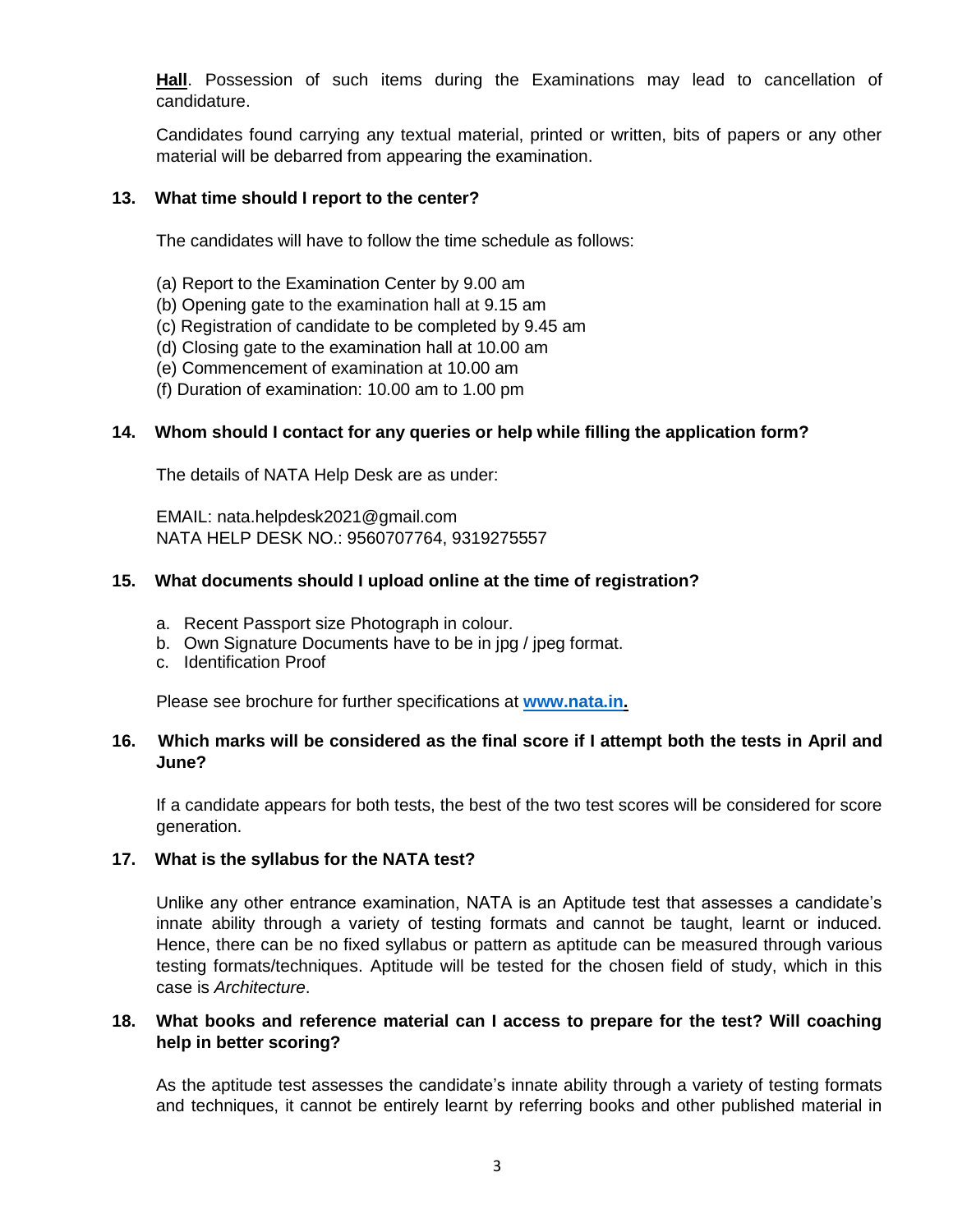the name of NATA. Attending coaching classes will also not substantially improve the aptitude of a candidate and hence may not help in bettering scores.

#### **19. Can the candidate leave the exam hall as soon as they finish the test?**

No. The candidates are required to be seated in the examination hall till the end of the examination.

#### **20. After submission of the application, can I change my personal details?**

A candidate can correct the information only once, such as spelling in names, etc. any figures in numerical data, i.e. day, month, year, etc. during the dates of "Candidate Correction window" listed in Important Dates in Appendix-VI. Hence, candidate is advised to check all details thoroughly before submission of application.

#### **21. Can I choose one city for the first test and another city for the 2nd test?**

A candidate who is opting to appear for both NATA Test 1 and Test 2 while filling up form is required to choose same test cities preferences for both the tests.

However, a candidate may provide different centre preferences if he/she is opting for Test 2 at a later date separately.

#### **22. Do I have to send a copy of the online filled application form?**

No, it is not required to be sent to the Council. A candidate, if so desires may keep a print for reference.

#### **23. How many times can I download the admit card?**

You can download the admit card any number of times.

#### **24. Will Drawing test be conducted in NATA 2021? Is Mathematics, Physics and Chemistry included in examination?**

No. Drawing test does not form a component in NATA 2021. Knowledge gained in the required subjects of study such as mathematics, physics and geometry over the years of schooling as well as in the areas of logical reasoning and general aptitude will be tested as relevant to Architecture as a field of study.

# **25. What is the syllabus for Mathematics and Physics in NATA? Is Chemistry included in examination?**

Knowledge gained in the required subjects of study such as Mathematics, Geometry and Physics over the years of schooling will be tested as relevant to the field of Architecture. The candidates will be tested on their overall knowledge of concepts only.

#### **26. Will there be a Part A and a Part B in the NATA 2021?**

As NATA 2021 is completely a computer-based test, there will not be a Part A and Part B.

 The general knowledge and conceptual knowledge in the subjects such as mathematics, physics and geometry gained by the candidate over the years of schooling culminating with the 10+ 2 /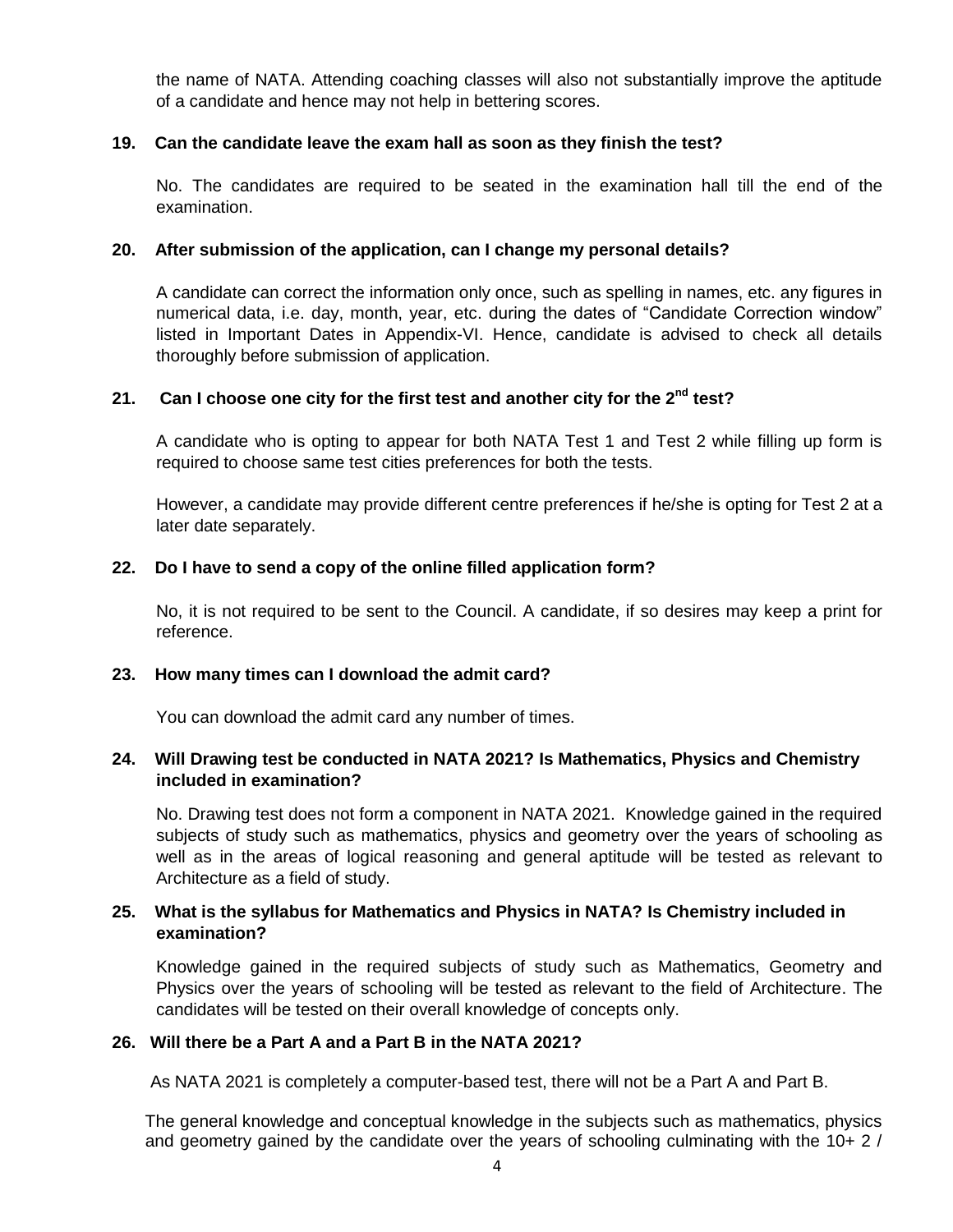10+ 3 Diploma examination as well as General aptitude and Logical Reasoning as relevant to Architecture as a field of study are tested as one comprehensive examination.

#### **27. What is the pattern of NATA examination?**

NATA 2021 is a 3 hour (180 minutes) test within which 125 questions have to be answered. There will be 1 mark, 2 marks and 3 marks questions. Candidates will have to answer 75 one mark questions, 25 two marks questions and 25 three marks questions as outlined in table below:

|              | No. of    | Marks for | Total        |
|--------------|-----------|-----------|--------------|
|              | Questions | each      | <b>Marks</b> |
|              |           | question  |              |
|              | 75        |           | 75           |
|              | 25        | 2         | 50           |
|              | 25        | 3         | 75           |
| <b>TOTAL</b> | 125       |           | 200          |
|              |           |           |              |

 The questions will be of the MCQ (Multiple Choice Question type), MSQ (Multiple Answer Select Question type), PAQ (Preferential Answer type Question) and NAQ (Numerical Answer type Question) and they could be either 1 mark, 2 marks or 3 marks questions.

#### **28. What is meant by MCQ, MSQ, PAQ and NAQ?**

- 1. **MCQ** MCQ is a Multiple Choice Question in which 4 answer choices are provided; of which one is the correct answer.
- 2. **MSQ** MSQ is a Multiple Answer Select type question where 8 to 10 answer choices are provided and 4 or 5 answer choices is the correct answer. If a candidate gets **all** the 4 or 5 correct choices right as the case may be, the full mark is awarded.
- 3. **PAQ** PAQ is the Preferential Answer type question where each answer choice has a mark awarded. The mark is awarded based on the candidate's choice of answer.
- 4. **NAQ** NAQ is the Numerical Answer type Question where no answer choices are given. The candidate has to provide a numerical answer. Alternatively, it could also be a fill in the blank question where the candidate has to fill in the blanks. The correct answer entered will be awarded the mark.

#### **29. Will instructions be provided before the commencement of test?**

Yes. The candidates will have a **ten minute portal to read the instructions** before the commencement of the test. Candidates are required to read the instructions very carefully before commencing the test.

The candidates are therefore advised to reach the test center in good time and take their seat in the examination hall at least 15 minutes ahead of the commencement of the examination.

## **30. My 10+2/10+3 Board/authority Name is not available in the list? What process should I follow to get my board name added in the list?**

In case any board/authority name conducting 10+2 or 10+3 examination is not appearing in the NATA application form of the NATA portal, the candidate may forward a scanned copy of the same to NATA Helpdesk, which upon verification, will be added in the portal.

#### **31. Is the allotment of seats to architectural institutions done through NATA OR by the Council of Architecture?**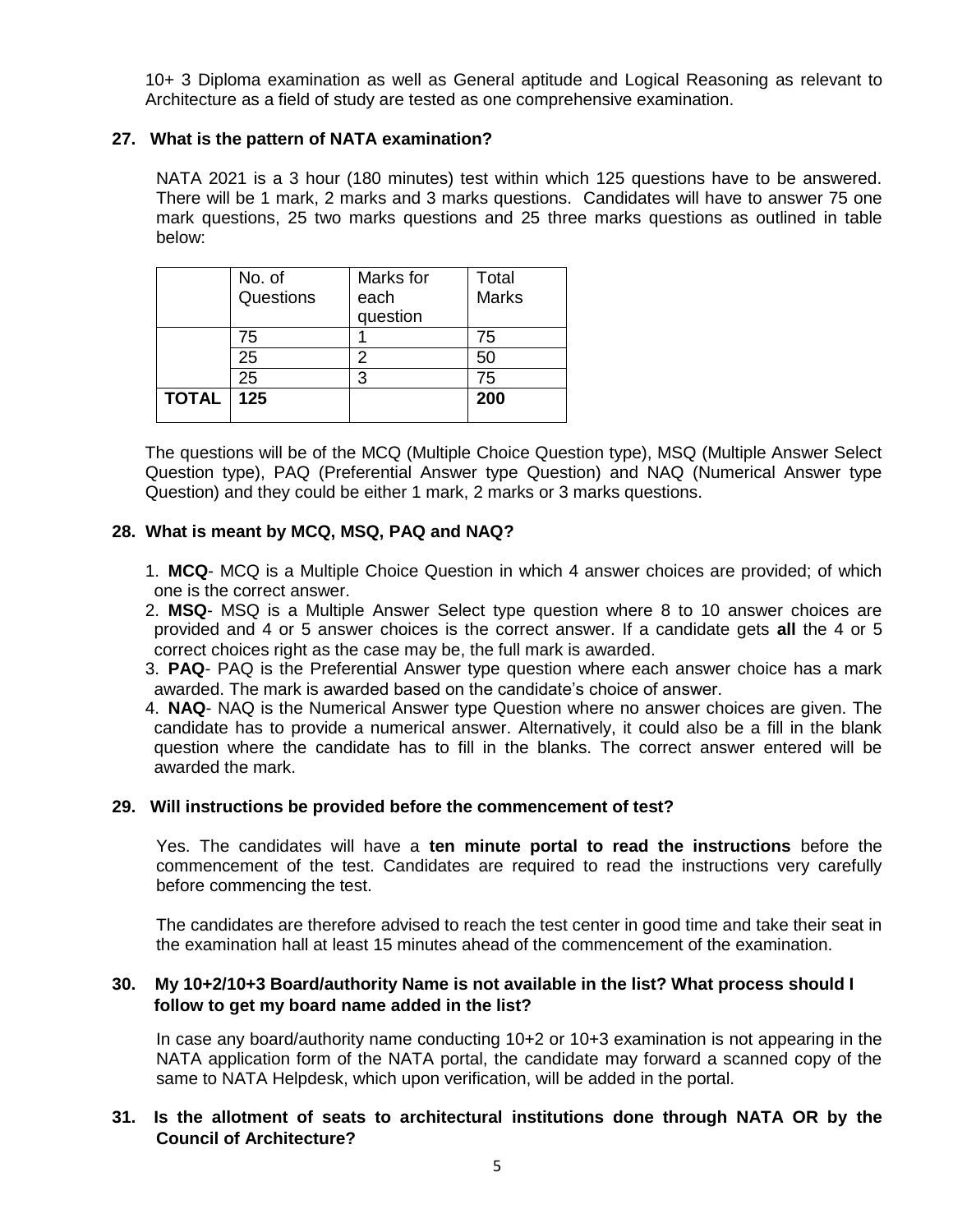Qualifying in NATA is a mandatory requirement to gain admission into any Institution/ University offering a B.Arch. degree program in the country.

A qualifying score will help a candidate to seek admission into any institution/ University offering a B.Arch. degree program. These admissions are done by competent authorities of the State/ Central governments such as Directorates of Technical Education/ Admission authorities, Universities, etc.

The Council of Architecture does not allot seats in architectural institutions for qualifying candidates.

## **32. How can a candidate get admission in to a B.Arch. degree program once qualified for NATA?**

After passing NATA, candidates need to apply with their score cards to various institutions approved by the Council for imparting 5-year B.Arch. degree course all over the country. The actual admissions shall be carried out only by the concerned competent admission/counselling authorities of the respective states/universities/institutions, as per the eligibility criteria prescribed by the Council.

#### **33. How much weightage will be given to marks obtained in NATA and marks obtained in Qualifying Board Examination in the admission process?**

 As per Council norms, the admission authority may give a maximum weightage of 50% to marks obtained in NATA and a maximum weightage of 50% to marks obtained in qualifying examination i.e. 10+2 examination or 10+ 3 Diploma.

#### **34. Is there any minimum passing mark prescribed for passing NATA?**

Qualifying marks for NATA- 2021 is **75 marks out of 200 marks**.

#### **35. Is there any relaxation/ concession for Reserved Category candidates to qualify NATA?**

No relaxation in the NATA qualifying mark is given for reserved categories**.** 

#### **36. Can other test centers apart from Dubai be identified for candidates residing abroad?**

Presently, the Council is only able to provide Test centres at Dubai only. However, the Council is exploring options/feasibility for having centres in other gulf countries such as Saudi Arabia, Qatar, Muscat etc. and will depend on the number of candidates.

#### **37. Is there a list of institutions recognized by the Council of Architecture all over India for imparting recognized B Arch degree program?**

 The list of approved/ recognized institutions by the Council of Architecture is available on Council's website **[www.coa.gov.in.](http://www.coa.gov.in/)**

## **38. What is Council of Architecture?**

The Council of Architecture is a statutory authority established under the Architects Act, 1972 (enacted by the Indian Parliament) to lay down and monitor the standards required to be maintained by the Architectural Institutions for imparting recognized architectural qualifications in the country.

The Council registers qualified individuals as Architects and also monitors their professional conduct, etiquette. For further details please visit Council's website www.coa.gov.in